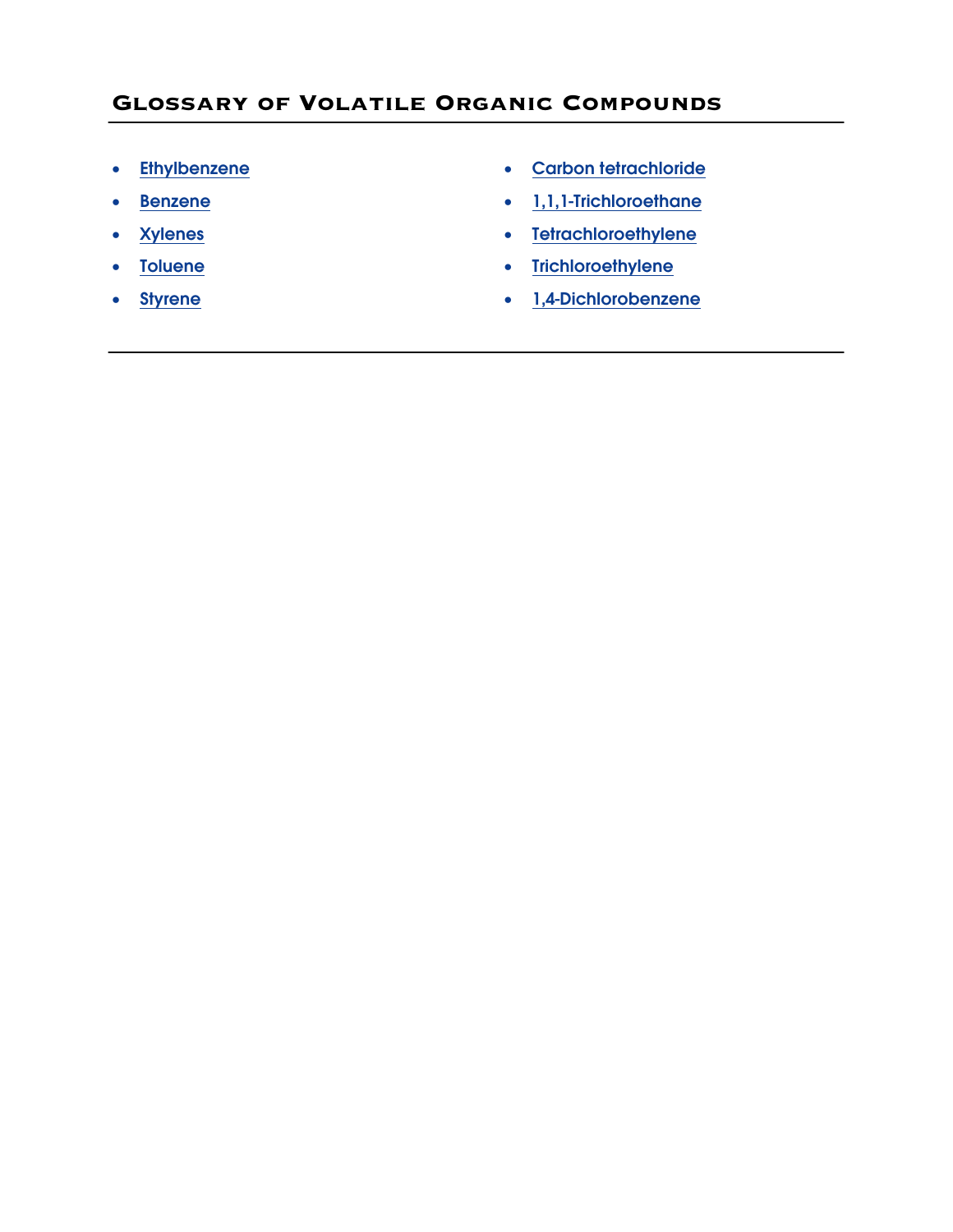## <span id="page-1-0"></span>**Ethylbenzene**

Ethylbenzene is a colorless, flammable liquid found in natural products such as coal tar and petroleum. It is also found in manufactured products such as inks, insecticides, and paints. Ethylbenzene is a minor component of JP-8 fuel.

### **Route of exposure**

Ethylbenzene is most commonly found as a vapor in the air. In surface water, ethylbenzene breaks down by reacting with other chemicals found naturally in water. In soil, most ethylbenzene is broken down by soil bacteria.

Ethylbenzene is released into the environment from burning oil, gas, and coal, and from discharges of ethylbenzene from factories. Ethylbenzene gets into the soil by spills of gasoline or other fuels and poor disposal of industrial and household wastes. People are exposed to ethylbenzene from gasoline, use of ethylbenzene as a solvent in pesticides, carpet glues, varnishes and paints, and use of tobacco. Some people are exposed to ethylbenzene at work. Gas and oil workers can be exposed to ethylbenzene through skin contact or by breathing ethylbenzene vapors. Varnish workers, spray painters, and people involved in gluing operations also can be exposed to high levels of ethylbenzene.

### **Health effects**

Exposure to high levels of ethylbenzene in air can cause dizziness, throat and eye irritation, tightening of the chest, and burning feeling in the eyes. At high concentrations, ethylbenzene will depress the central nervous system in humans and in animals. A high concentration exposure to ethylbenzene in humans can cause liver problems.

Studies in laboratory animals showed problems with the nervous system, liver, kidneys, and eyes from breathing ethylbenzene in air.

No studies in people have shown that ethylbenzene exposure can cause cancer.

### **Measuring exposure**

In a large U.S. study, 95% of the participants in the study had an ethylbenzene concentration up to 0.25 parts per billion in their blood.

The effect of ethylbenzene exposure on the general population at current levels of exposure is not known. The health effects of ethylbenzene at the levels found among the Churchill County study population are not known.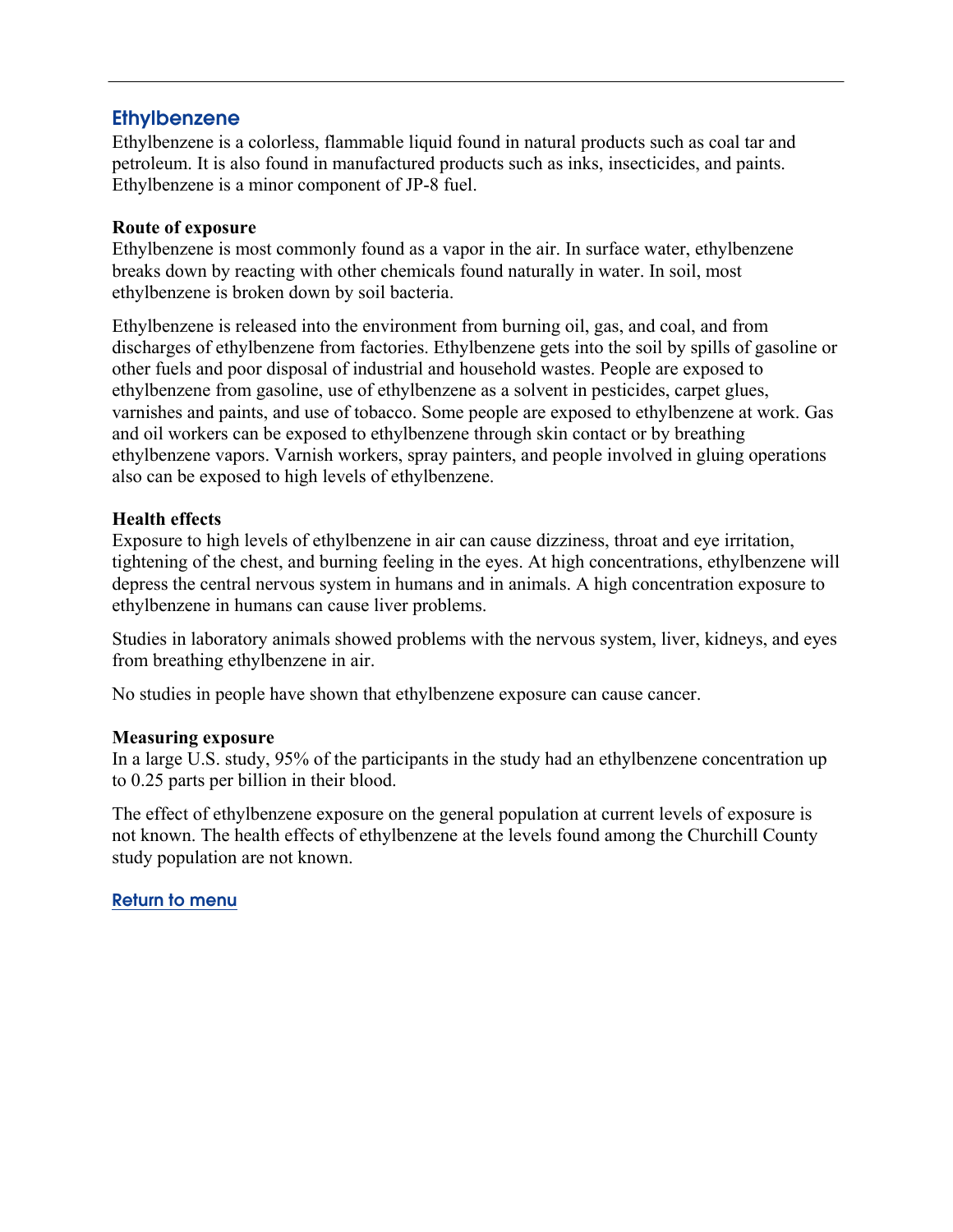### <span id="page-2-0"></span>Benzene

Benzene is a colorless liquid formed from both human-made activities and natural processes. Benzene is widely used in the United States and ranks in the top 20 chemicals used. Two natural sources of benzene are volcanoes and forest fires. Benzene is a natural part of crude oil, gasoline, and cigarette smoke. Benzene is one of the major components of JP-8 fuel.

Industry is the main source of benzene in the environment. Emissions from burning coal and oil, benzene waste and storage operations, motor vehicle exhaust, and evaporation from gasoline service stations can cause benzene levels in the air to increase.

In the air, benzene reacts with other chemicals and breaks down within a few days. Benzene in water and soil breaks down more slowly. Benzene in the environment does not build up in plants or animals.

### **Route of exposure**

People are exposed to benzene mainly through breathing air that contains it, for example while showering or bathing. The level of exposure to benzene through food (for example, cooking with contaminated water), beverages, or drinking water is not as high as through air.

### **Health effects**

Exposure to low levels of benzene can cause eye and skin irritation, drowsiness, dizziness, rapid heartbeat, headaches, nausea, tremors, confusion, and unconsciousness. Exposure to high levels of benzene can cause those symptoms plus vomiting, seizures, irregular heartbeats, coma, and death.

People who breathe benzene for long periods can have health problems in the tissues that form blood cells, especially the bone marrow. Problems with the bone marrow may include anemia, a low white blood cell count, and a low platelet count. Chronic (long-term) exposure to benzene can harm the immune system, increasing the chance for infection and perhaps lowering the body's defense against cancer. Long-term exposure to high levels of benzene in the air can cause a particular type of leukemia called acute myelocytic leukemia.

### **Measuring exposure**

In a large U.S. study, 95% of the participants had a benzene concentration up to 0.48 parts per billion in their blood (0.15 ppb for nonsmokers and 0.66 ppb for smokers).

The effect of benzene exposure on the general population at current levels of exposure is not known. The health effects of benzene at the levels found among the Churchill County study population are not known.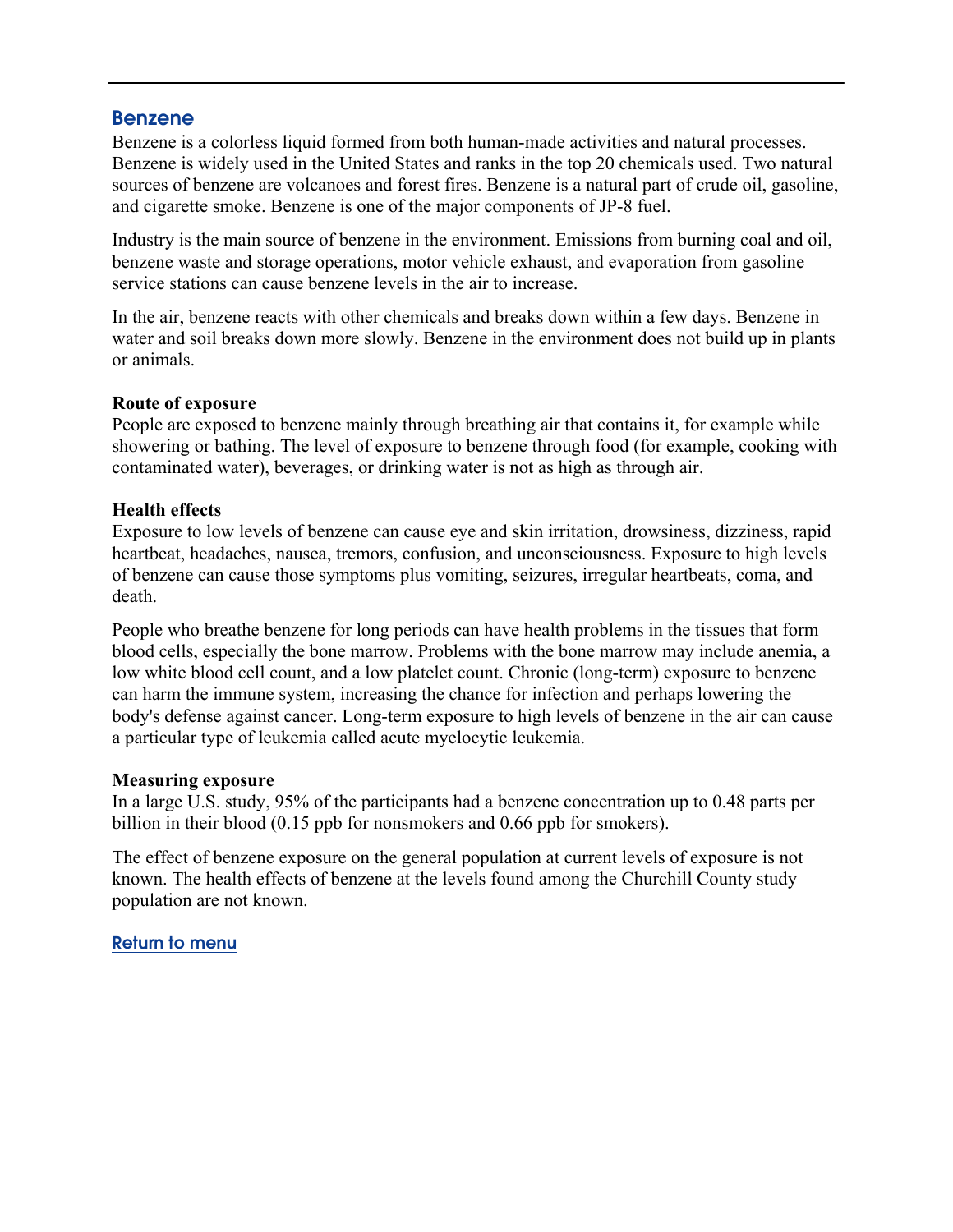# <span id="page-3-0"></span>Xylenes

The term "total xylenes" refers to all three types of xylene (*meta*-, *ortho*-, and *para*-xylene). Xylene is mostly a human-made chemical. Chemical industries produce xylene from petroleum. Xylene also occurs naturally in petroleum and coal tar and is formed during forest fires. Xylene is used as a solvent and in the printing, rubber, and leather industries. It is used as a cleaning agent and a thinner for paint and varnishes. Xylene is a major component of JP-8 fuel.

## **Route of exposure**

Xylene is primarily released from industrial sources, in automobile exhaust, and during its use as a solvent. It quickly evaporates into the air from surface soil and water. People are usually exposed to xylene by breathing it in contaminated air.

## **Health effects**

Xylene affects the brain. High levels from exposure for short or long periods can cause headaches, lack of muscle coordination, dizziness, confusion, and changes in balance. Acute exposures also irritate the skin, eyes, nose, and throat, and cause difficulty breathing, problems with the lungs, slow reaction time, memory difficulties, stomach discomfort, and changes in the liver and kidneys.

Studies of humans and animals have shown that xylene causes cancer, but these studies did not provide enough information to conclude that xylene does not cause cancer.

## **Measuring exposure**

In a large U.S. study, 95% of the participants had a *meta-, para*-xylene concentration up to 0.78 parts per billion and an *ortho*-xylene concentration up to 0.30 parts per billion in their blood.

The effect of xylene exposure on the general population at current levels of exposure is not known. The health effects of xylenes at the levels found among the Churchill County study population are not known.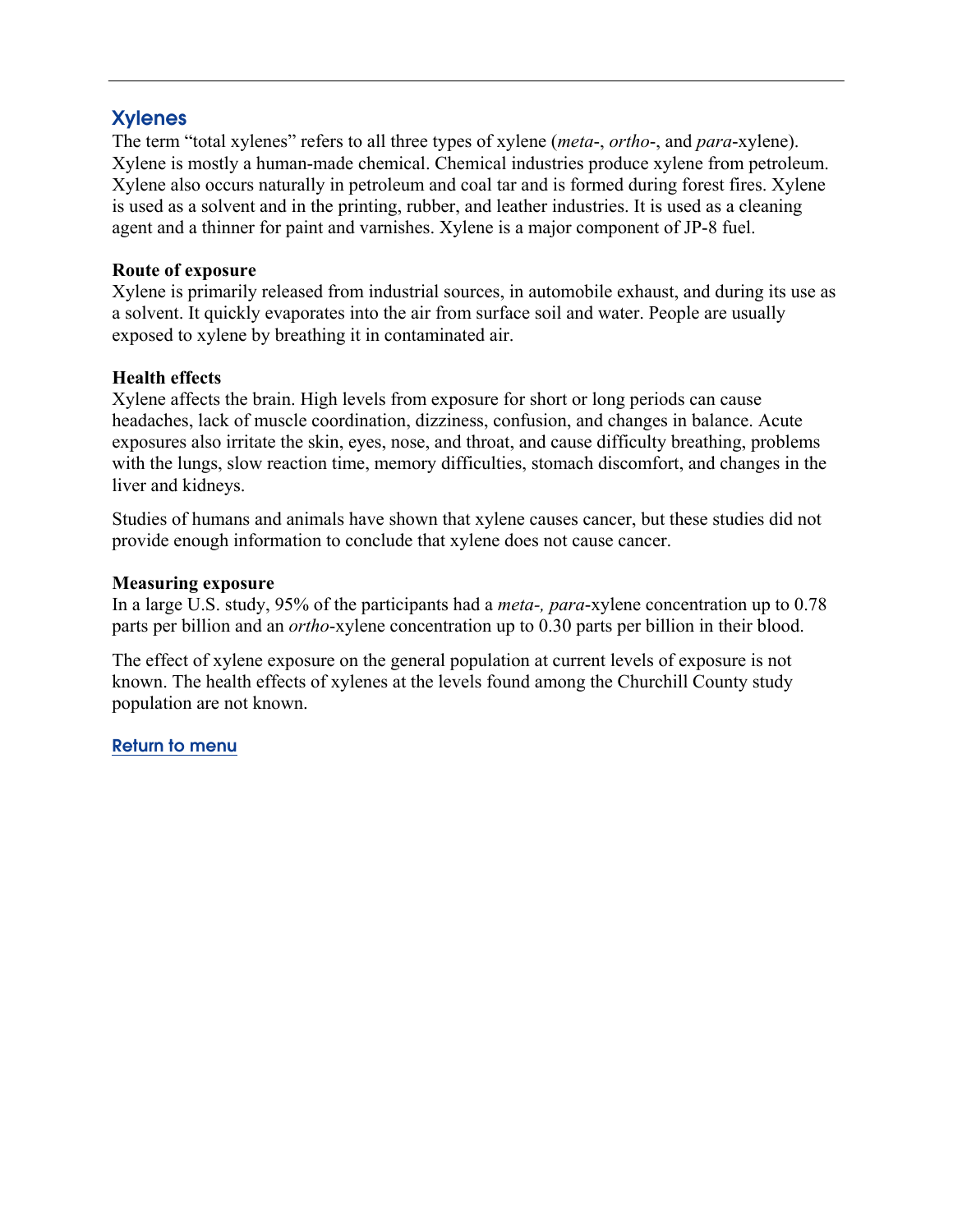## <span id="page-4-0"></span>**Toluene**

Toluene is clear, colorless liquid that occurs naturally in crude oil and in the tolu tree. It is produced in the process of making gasoline and other fuels from crude oil. Toluene is also used in making paints, paint thinners, fingernail polish, lacquers, adhesives, and rubber, and in some printing and leather tanning processes. Toluene is a major component of JP-8 fuel.

Toluene enters the air through automobile exhaust. It can enter surface water and groundwater from spills of solvents and petroleum products, and from leaking underground storage tanks at gasoline stations and other facilities. Toluene does not concentrate or build up to high levels in animals or humans.

### **Route of exposure**

People can be exposed to toluene from many sources, including drinking water, food, air, and consumer products. Workers can be exposed to toluene by breathing the chemical. People who deliberately sniff glue or abuse solvents also are exposed. Smokers are exposed to small amounts of toluene from cigarette smoke.

### **Health effects**

Breathing high levels of toluene in a short time can cause light-headiness, dizziness, sleepiness, unconsciousness, and death. High levels can affect the kidneys. Animals exposed to moderate or high levels can have liver, kidney, and lung problems.

Health problems from chronic (long-term) exposure include harmful effects on the central nervous system in exposed workers. These workers may develop depression, difficulty concentrating, muscle weakness, memory loss, and personality changes. Chronic abuse of toluene can cause problems with the central nervous system.

Studies in workers and in animals exposed to toluene show that toluene does not cause cancer.

#### **Measuring exposure**

In a large U.S. study, 95% of participants had a toluene concentration up to 1.5 parts per billion in their blood (1.0 ppb for nonsmokers and 1.9 ppb for smokers).

The effect of toluene exposure on the general population at current levels of exposure is not known. The health effects of toluene at the levels found among the Churchill County study population are not known.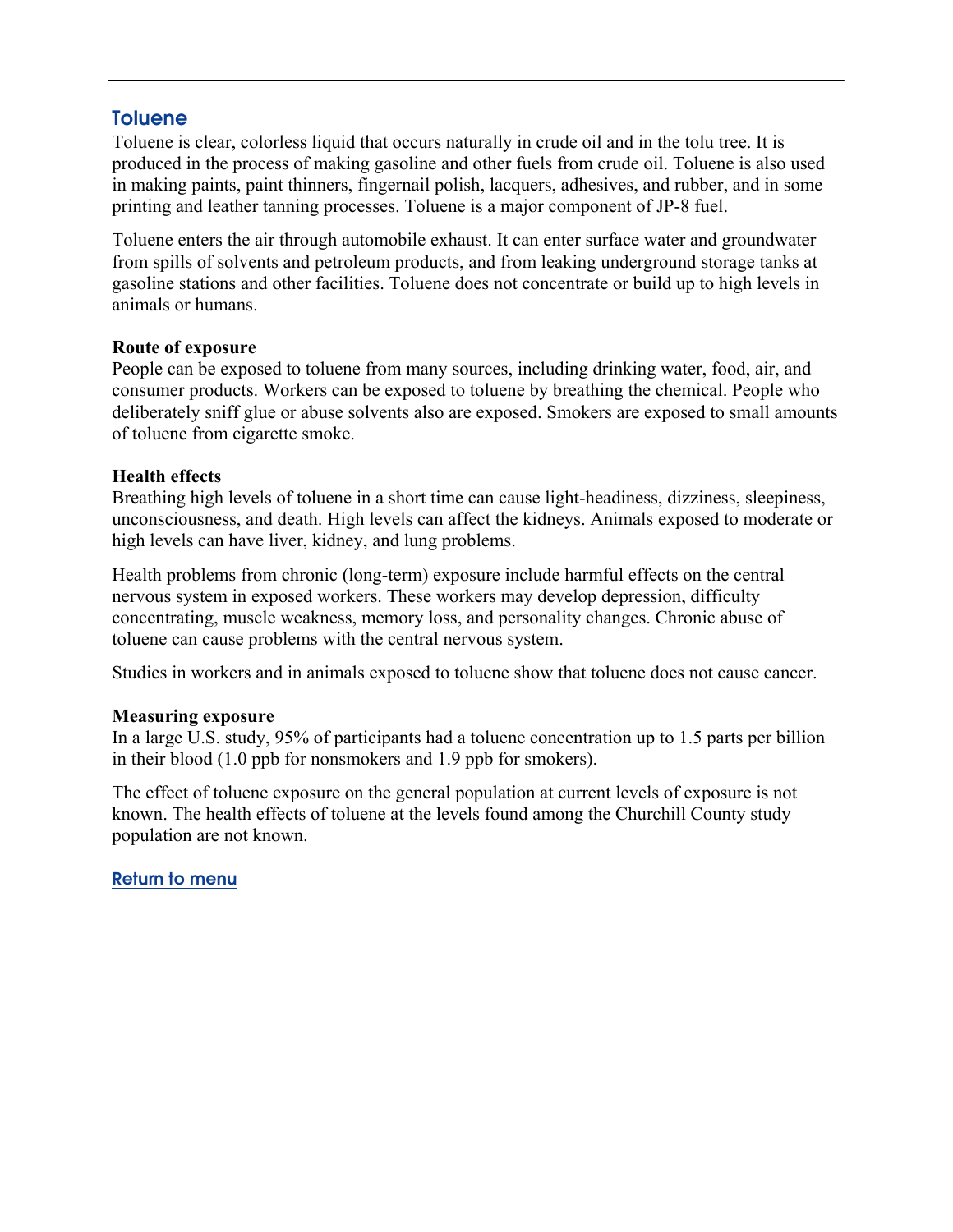## <span id="page-5-0"></span>**Styrene**

Styrene is mainly a human-made chemical used mostly to make rubber and plastics. Low levels of styrene occur naturally in a variety of foods such as fruits, vegetables, nuts, beverages, and meats. Styrene is also present in combustion products, such as cigarette smoke and automobile exhaust.

### **Route of exposure**

Styrene can be found in air, soil, and water after release from the manufacture, use, and disposal of styrene-based products. It evaporates from shallow soils and surface water. Styrene that remains in soil or water can be broken down by bacteria. Styrene is not usually found in drinking water. Styrene can be a natural part of some foods or can be transferred to food from polystyrene packaging material.

People are exposed to styrene by breathing contaminated air or eating or drinking contaminated food or water. Styrene can also pass through the skin into the body.

### **Health effects**

Acute exposure to styrene can cause nausea; dizziness; headache; irritation of the eyes, nose, and throat. Chronic (long-term) exposure can harm the nervous system of people exposed at work. These workers can have depression, concentration problems, muscle weakness, personality changes, and anxiety.

In laboratory animals, long-term exposure to high levels of styrene damaged the liver, but this problem has not been seen in people. Short-term exposure to very high levels caused reproductive and developmental problems in laboratory animals.

Some workers who made styrene rubber and polystyrene developed cases of leukemia and lymphoma. However, these workers also could have been exposed to benzene and other chemicals.

Styrene may possibly cause cancer in humans.

### **Measuring exposure**

In a large U.S. study, 95% of the participants had a styrene concentration up to 0.18 parts per billion in their blood.

The effect of styrene exposure on the general population at current levels of exposure is not known. The health effects of styrene at the levels found among the Churchill County study population are not known.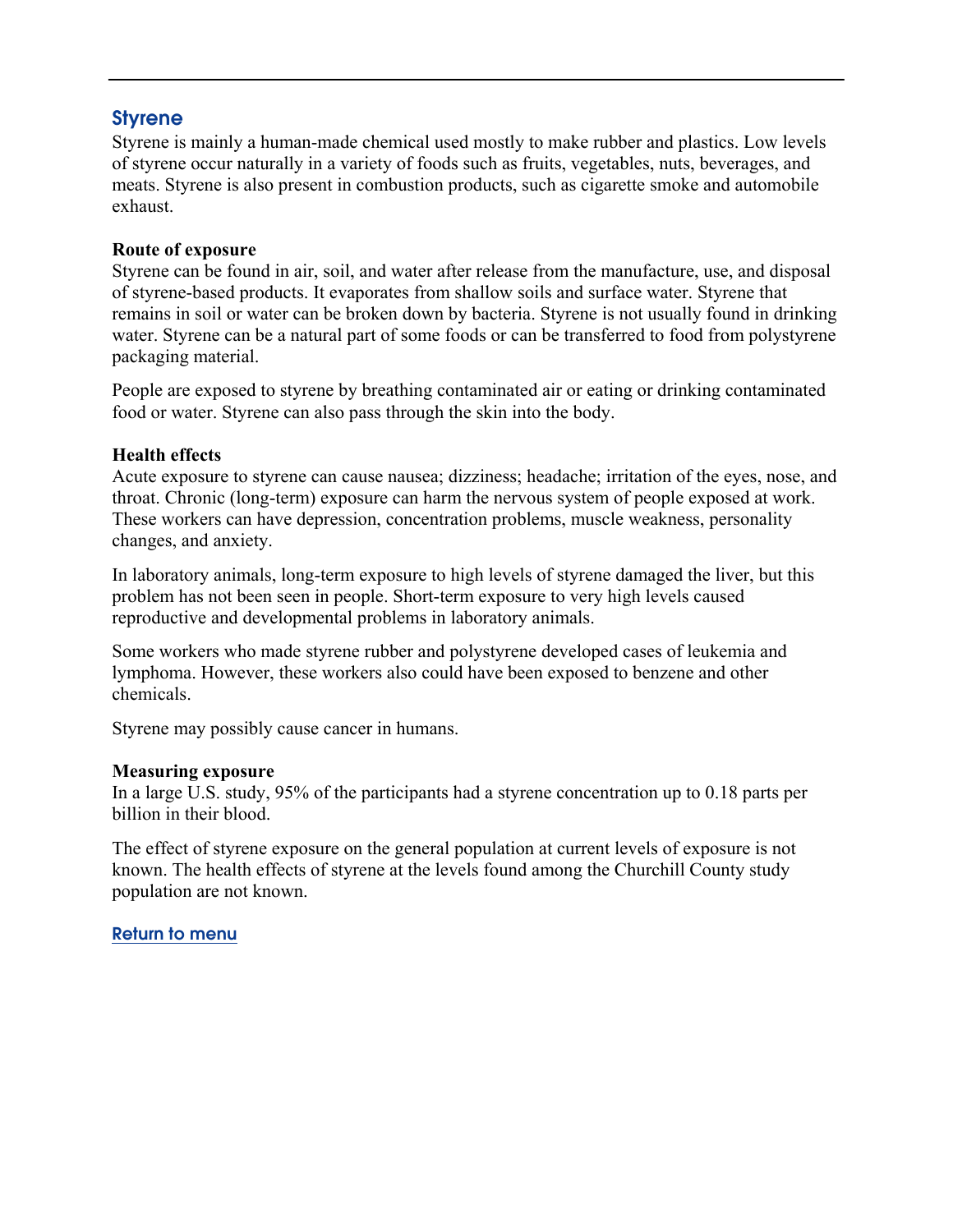# <span id="page-6-0"></span>Carbon tetrachloride

Carbon tetrachloride is a manufactured compound that does not occur naturally. It has been produced in large quantities to make refrigeration fluid and propellants for aerosol cans. However, the production of carbon tetrachloride is being phased out.

In the past, carbon tetrachloride was widely used as a cleaning fluid, in industry and dry cleaning businesses, and in the household. Carbon tetrachloride also was used in fire extinguishers and as a fumigant to kill insects in grain. These uses were stopped in the mid-1960s.

### **Route of exposure**

Levels of carbon tetrachloride are found in air, water, and soil because of past and present releases. Most carbon tetrachloride that escapes to the environment is found as a gas in the atmosphere. It is not expected to build up in fish. We do not know if it builds up in plants.

People are exposed to carbon tetrachloride mainly from breathing air, drinking water, or coming in contact with contaminated soil. This mostly occurs around hazardous waste sites or in the workplace. Carbon tetrachloride accumulates in body fat and can enter the kidney, liver, brain, and skeletal muscle.

## **Health effects**

High exposure to carbon tetrachloride can cause liver, heart, kidney, and central nervous system damage. The liver and kidneys are especially sensitive to carbon tetrachloride.

Acute exposure can cause people to feel intoxicated (drunk) and have headaches, dizziness, sleepiness, and nausea and vomiting. These effects may disappear if exposure is stopped, but in severe cases, coma and even death can occur.

In laboratory animals, carbon tetrachloride given by mouth can cause more liver tumors. We do not know if breathing carbon tetrachloride causes cancer in animals. We also do not know if breathing, or eating or drinking it will cause cancer in people, but carbon tetrachloride possibly causes cancer in humans.

## **Measuring exposure**

In a large U.S. study, over 90% of the participants did not have a detectable carbon tetrachloride concentration in their blood.

The effect of carbon tetrachloride exposure on the general population at current levels of exposure is not known. The health effects of carbon tetrachloride at the levels found among the Churchill County study population are not known.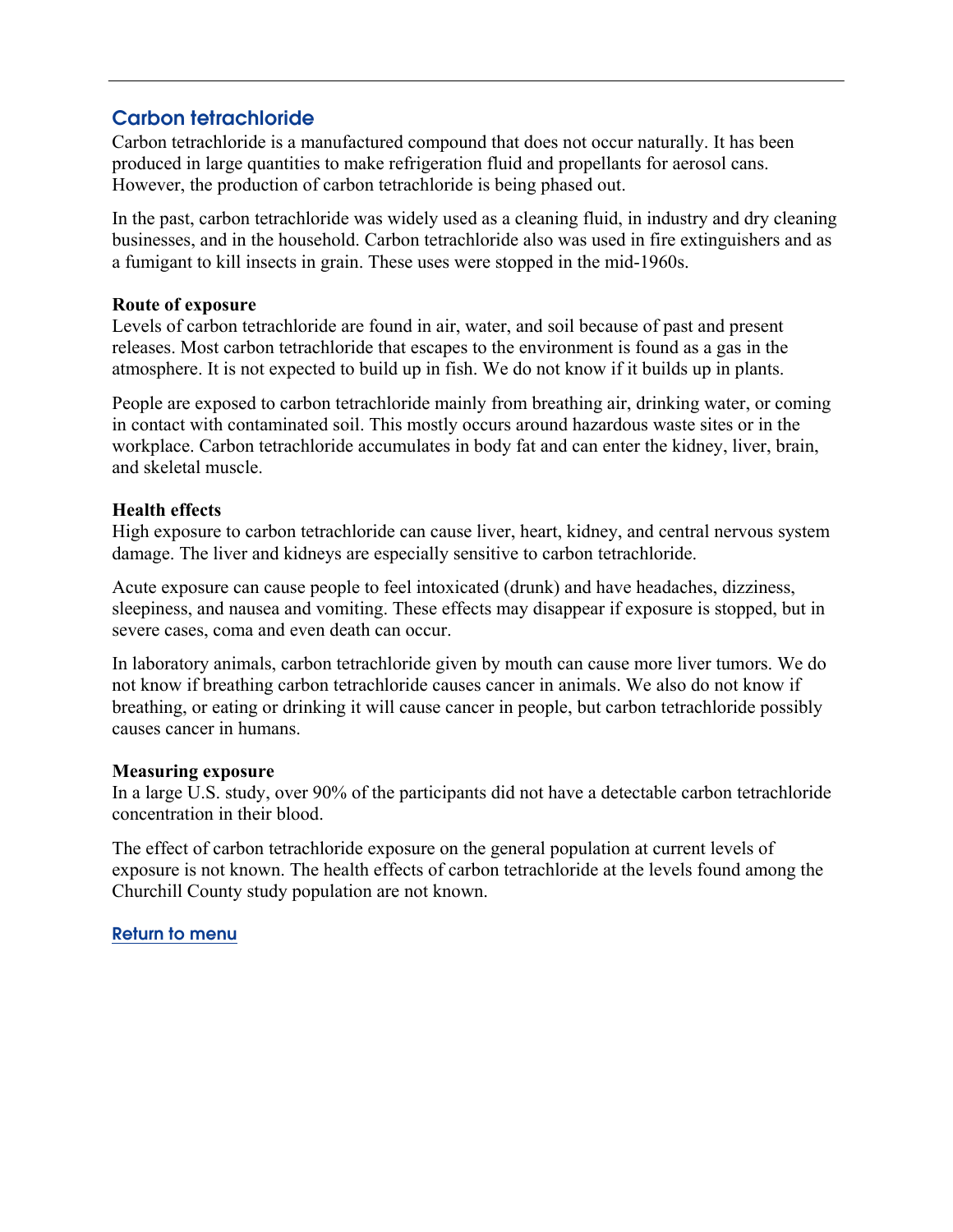# <span id="page-7-0"></span>1,1,1-Trichloroethane

1,1,1-Trichloroethane does not occur naturally in the environment. It is used in commercial products, mostly to dissolve other chemicals. Beginning in 1996, 1,1,1-trichloroethane was no longer made in the United States because of its effects on the ozone layer.

Because of its tendency to evaporate easily, the vapor form is usually found in the environment. 1,1,1-Trichloroethane also can be found in soil and water, particularly at hazardous waste sites. It will not build up in plants or animals.

### **Route of exposure**

People are exposed to 1,1,1-trichloroethane usually by breathing contaminated air or by drinking contaminated water and eating contaminated food.

### **Health effects**

People who breathe air containing high levels of 1,1,1-trichloroethane for a short time can become dizzy or light-headed, and lose their balance. Breathing it at much higher levels can cause unconsciousness, low blood pressure, and loss of heartbeat.

In some animals, exposure to high levels damages the breathing passages, affects the nervous system, and causes mild harm to the liver.

No studies have been done in people to tell whether harmful health effects occur from eating food or drinking water contaminated with 1,1,1-trichloroethane.

No information is available to show that 1,1,1-trichloroethane causes cancer.

### **Measuring exposure**

In a large U.S. study, 95% of the participants had a concentration of 1,1,1-trichloroethane up to 0.80 parts per billion in their blood.

The effect of 1,1,1-trichloroethane exposures on the general population at current levels of exposure is not known. The health effects of 1,1,1-trichloroethane at the levels found among the Churchill County study population are not known.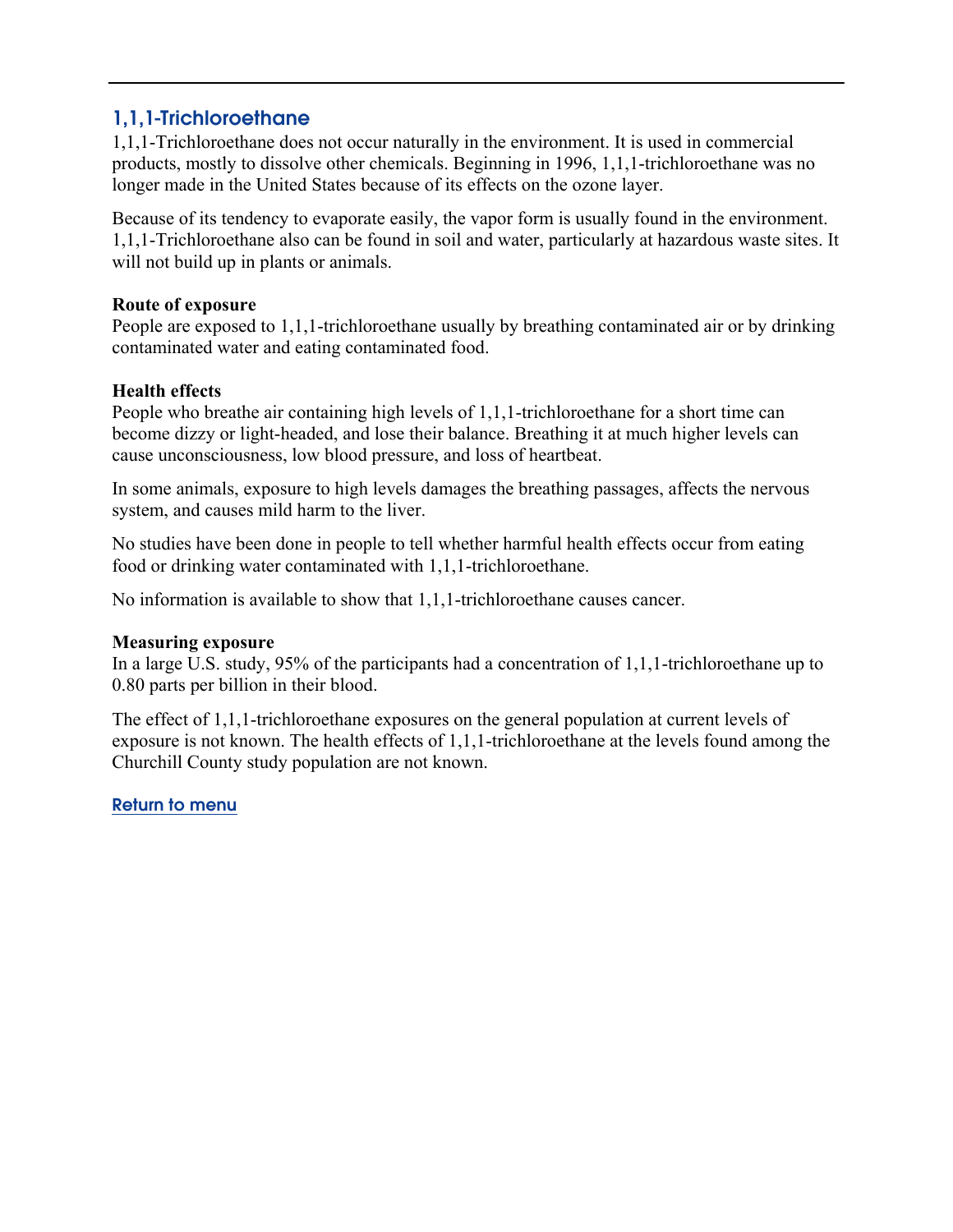## <span id="page-8-0"></span>**Tetrachloroethylene**

Tetrachloroethylene, also known as perchloroethylene, is a human-made chemical that is widely used for dry cleaning of fabrics and for metal-degreasing operations. It is also used as a starting material (building block) for making other chemicals and is used in some consumer products such as water repellents, silicone lubricants, fabric finishers, spot removers, adhesives, and wood cleaners.

Tetrachloroethylene can stay in the air for a long time before breaking down into other chemicals or coming back to the soil and water in rain. Much of the tetrachloroethylene that gets into water and soil will evaporate. However, because tetrachloroethylene can travel easily through soils, it can get into underground drinking water supplies.

### **Route of exposure**

People usually are exposed to tetrachloroethylene by breathing contaminated air, but they also can be exposed by drinking contaminated water and eating contaminated food.

## **Health effects**

High concentrations of tetrachloroethylene can cause dizziness, headache, sleepiness, confusion, nausea, difficulty in speaking and walking, unconsciousness, liver and kidney damage, and even death.

Chronic (long-term) exposure to tetrachloroethylene can cause skin irritation and nervous system problems, such as memory loss and concentration problems.

Even though tetrachloroethylene has caused liver tumors in laboratory mice and kidney tumors in male rats, it has not been shown linked to cancer in humans.

### **Measuring exposure**

In a large U.S. study, 95% of the participants had a concentration of tetrachloroethylene up to 0.62 parts per billion in their blood.

The effect of tetrachloroethylene exposure on the general population at current levels of exposure is not known. The health effects of tetrachloroethylene at the levels found among the Churchill County study population are not known.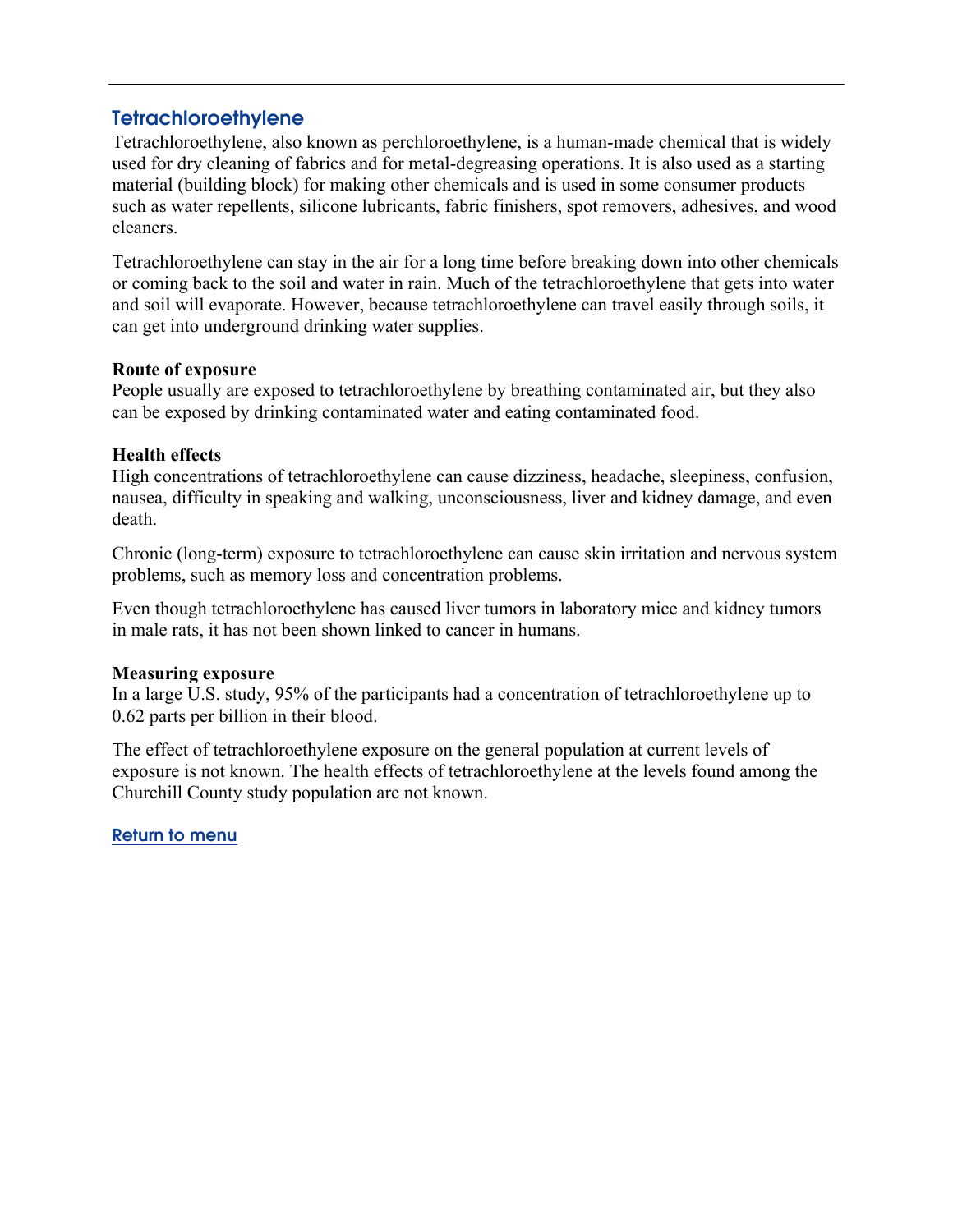# <span id="page-9-0"></span>**Trichloroethylene**

Trichloroethylene is a colorless liquid that does not occur naturally. However, it has been found in underground water sources and many surface waters as a result of the manufacture, use, and disposal of the chemical.

Trichloroethylene is mainly used as a solvent to remove grease from metal parts and is found in some household products, including typewriter correction fluid, paint removers, adhesives, and spot removers.

It is found in some foods; however, the trichloroethylene found in foods is believed to come from contamination of water used in food processing or from food processing equipment cleaned with trichloroethylene.

## **Route of exposure**

People are exposed to trichloroethylene by breathing air or drinking water containing it, or by getting it on their skin.

## **Health effects**

People who are exposed to large amounts of trichloroethylene can become dizzy, sleepy, and even unconscious. Other effects reported at high levels include liver and kidney damage and changes in heartbeat.

Animals that were exposed to moderate levels of trichloroethylene can get enlarged livers, and high levels of exposure can cause liver and kidney damage.

Studies of people exposed over long periods to high levels of trichloroethylene in drinking water found more heart defects and cancer such as leukemia. However, these results are inconclusive because other chemicals were involved and could have contributed to these problems.

Some studies with mice and rats suggest that high levels of trichloroethylene may cause liver or lung cancer.

### **Measuring exposure**

Almost all of the Churchill County blood samples tested for trichloroethylene fell below the level of detection (0.01 ppb).

The effect of trichloroethylene exposure on the general population at current levels of exposure is not known. The health effects of trichloroethylene at the levels found among the Churchill County study population are not known.